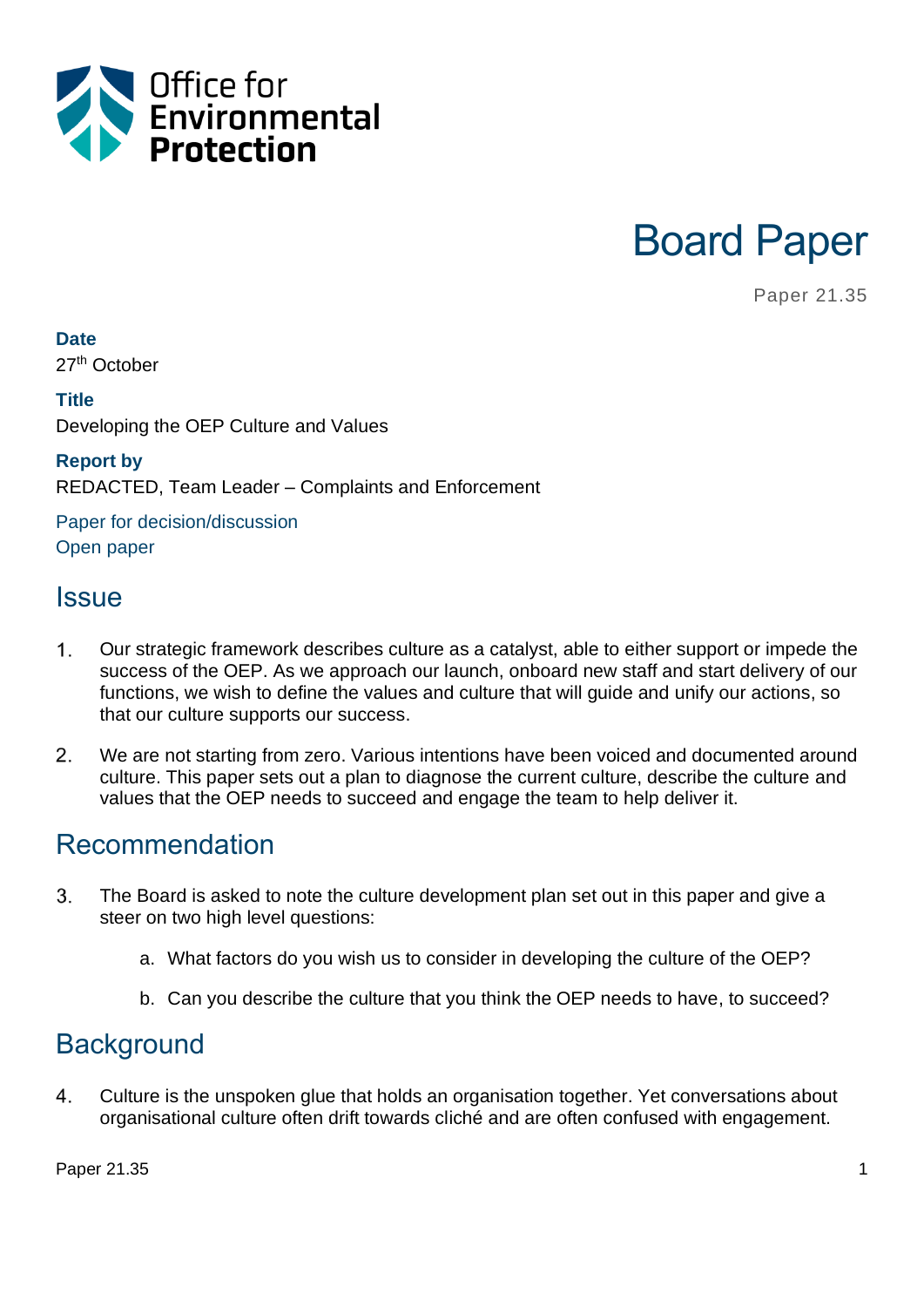Culture is the behaviour that an organisation displays as a collective. It is more enduring than engagement, which describes the feelings that individuals have towards the organisation, although there is a clear link between the two.

- 5. If we can correctly define the culture we need to succeed it should accelerate our:
	- a. Ability to act with purpose, as one organisation and deliver our priorities
	- b. Organisational resilience. In our case, this includes our ability to work flexibly, in uncertainty, at pace
	- c. Ability to attract and retain high quality employees and support their development
- 6. Developing the OEP culture and values is a priority for OEP launch. It will galvanise our ability to punch above our weight and simultaneously avoid issues arising from a lack of clear behaviour expectations. Prioritising this work should also address risks voiced informally. For example, a passion for environmental principles overwhelming pragmatism to make change, silo working/ inflexibility and disempowered staff.
- $7<sub>1</sub>$ We already have a mission statement and defined brand values; independent, strategic, expert. These brand values are aspirational, they reflect how we wish to be seen by others, but to achieve this, those brand values require translation into tangible behaviours that will underpin our organisational culture. It is commonplace to capture these in a culture charter.
- 8. A culture charter is usually developed through consultation and clarifies how the organisational values should be lived by setting out the behaviours that all employees are required to commit to and uphold. All of our people should be able to hold themselves and each other accountable for demonstrating these behaviours and values. This means that they should resonate meaningfully and genuinely with our people and should be modelled consistently by our leaders.
- 9. We do have a team charter, inherited from the NETL Directorate (Defra) and of course, the interim OEP already has a culture, albeit one that has grown more organically than by design. We may wish to retain aspects of this culture but clarify it and identify aspects that need to change. Whilst we can define organisational values, culture cannot be mandated. It is important to recognise that every individual has a set of values that guide their behaviour. These don't change with context, hence the importance of recruiting those with values that compliment rather than contradict the organisational values. That said, culture can be guided and developed through purposeful action and effective leadership.
- Whilst the culture and values work will deliver two tangible outputs; values and a culture charter, the conversations along the journey will be as important as the outputs in terms of facilitating self-reflection and developing understanding and consensus.
- 11. In parallel we are developing our strategy, which will speak to the culture of the organisation at a high level. The timeline for the approach to culture and values is therefore guided by the strategy consultation milestone of 24 January 2022.

# Analysis

Looking at the cultural landscape of other organisations, many define high level values but fail to translate these into tangible behaviours that empower their people to walk the talk and hold one another accountable.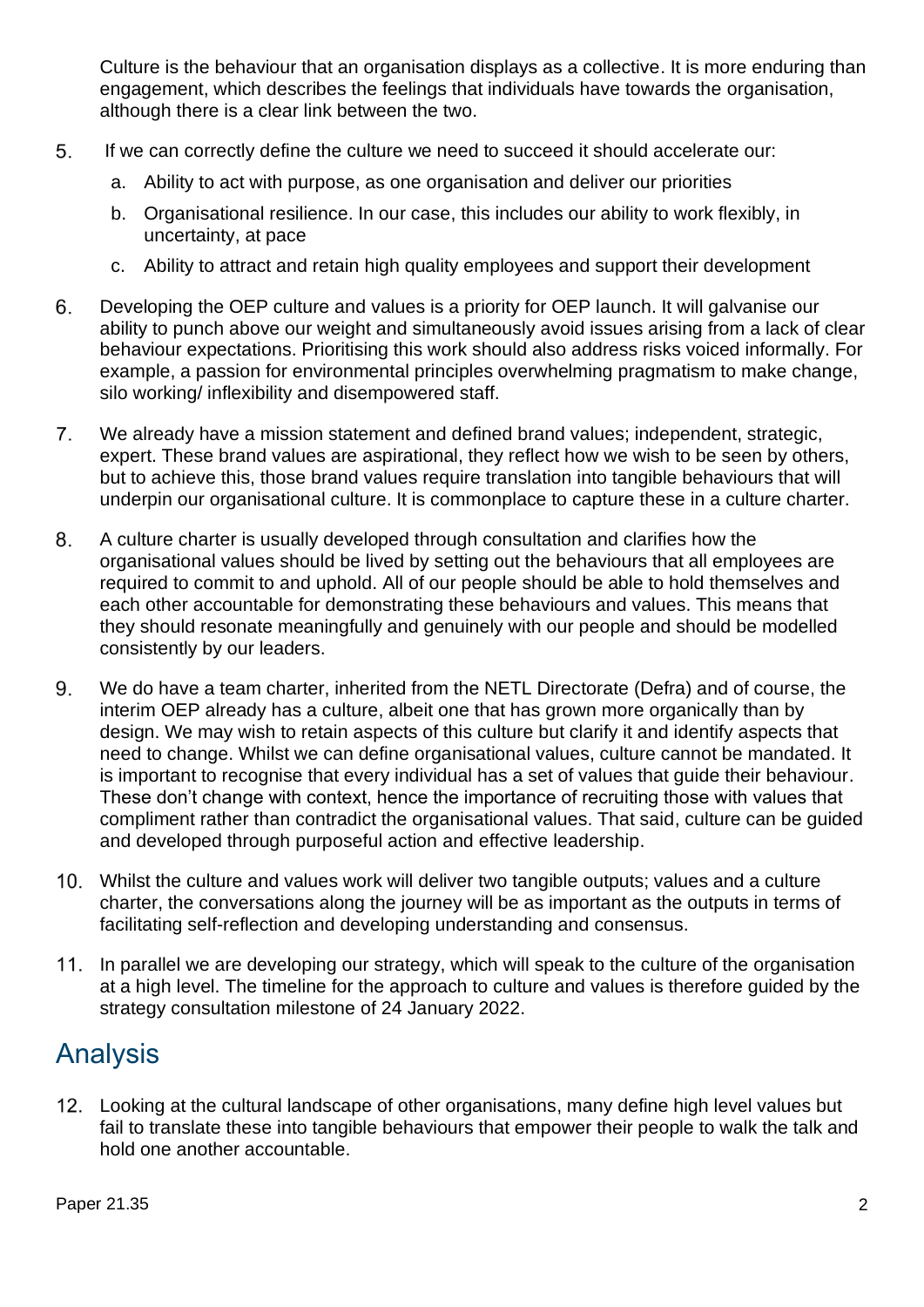- Environmental Standards Scotland has defined four values; independent, transparent, trusted, effective.
- As has Natural England (ambitious, integrity, inclusive, collaborative). It has also taken a step to define what these mean internally. For example.

#### *This section has been redacted as its publication would be prejudicial to the effective conduct of public affairs*

- The Environment Agency has several culture statements for both internal and external audiences:
	- Yes, if: we will take this approach in all that we do
	- Think big, act early, be visible
	- Seek partnership show leadership
	- Focus on outcomes not process
	- Embrace difference, include everyone
	- One team: support and trust each other to do the right thing
	- Stay sage and grow invest in the wellbeing and development of all
- 16. The suggested approach for the OEP is intended to go further.
- Whilst documenting values is important, it is just the start of the culture journey. Behavioural expectations need communicating and embedding, often through difficult conversations that hold one another accountable to values, be that performance management or regularly honest feedback. The approach set out in implementation timescale relies upon engagement with employees across all levels of the organisation to develop a sense of collective ownership of our values, empowering everyone, regardless of grade, to show leadership and live them.
- The executive team will be a key part of the culture journey, but since they will not join us until mid-January, we propose a two-phase approach: preparing high level value wording for the strategy by mid December 2021 and a more detailed culture charter for the end of February 2022
- In more detail, step one of the suggested approaches is to diagnose the current culture. This has begun, with a short survey amongst new starters that joined the organisation in the last few months. We had nine survey responses by 20 October, which describe the culture that our new starters have observed (Annex I). In summary they describe a collaborative family culture, with high flexibility but limited diversity.
- A discussion with the Senior Leadership Team (SLT) on 26 October reflected similar views on the current culture, albeit highlighting our focus on hierarchy around decision making and an ambition to be innovative, although innovation is not a silver bullet. SLT reflected that the development work on culture should focus on the longer-term, which might be a distinct culture from that required in the establishment phase. A proportionate approach to wellbeing that encourages self-reflection and development of all staff will be important.
- 21. The next step will be engagement sessions with all staff and the leadership team to collect thoughts on the current culture, using a [comparative values framework](file:///C:/Users/x956261/AppData/Local/Microsoft/Windows/INetCache/Content.Outlook/KUH9YUCG/DiagnosingandchangingorganizationalcultureBasedonthecompetingvaluesframework.pdf) to identify and listen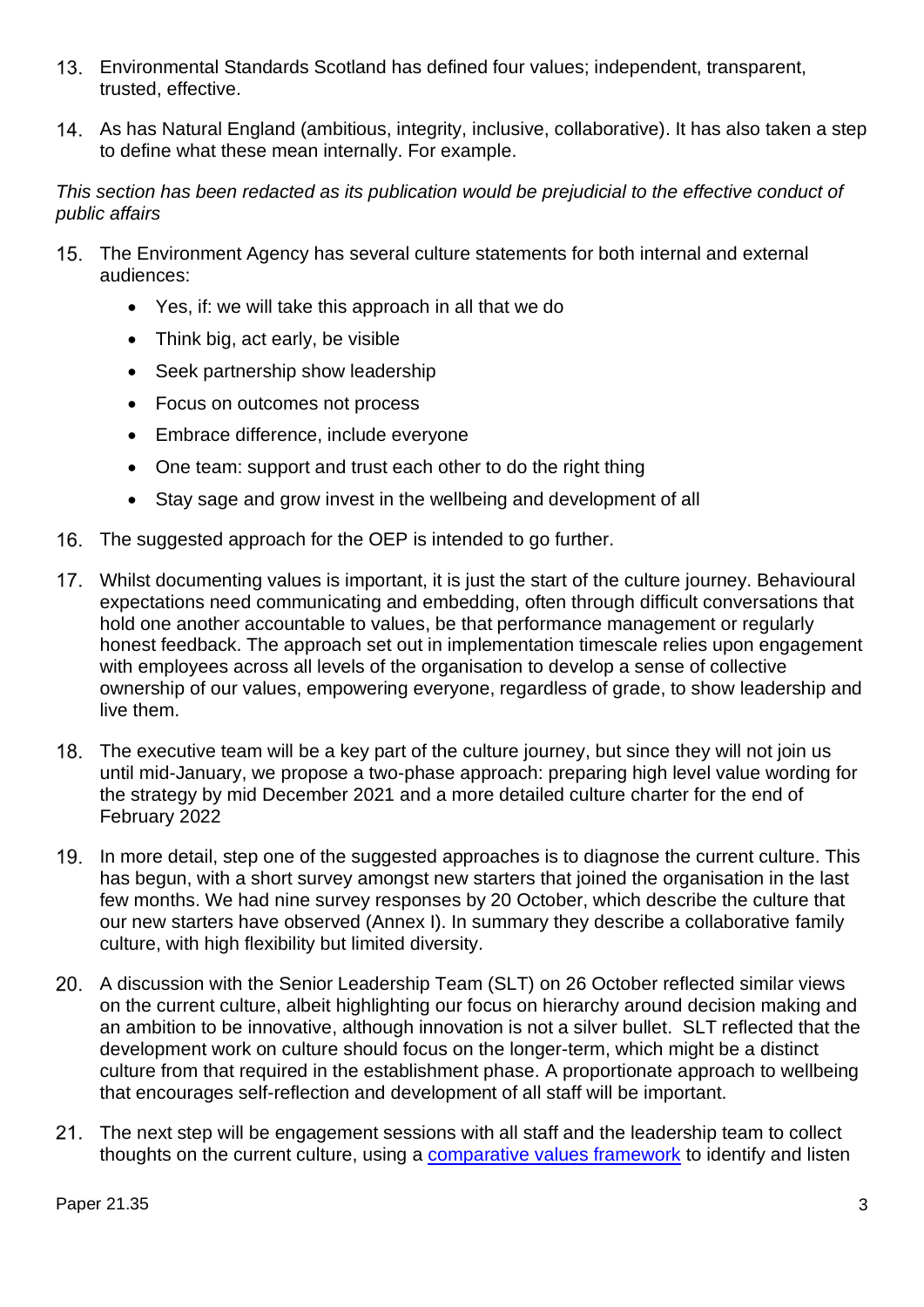to opinions. This engagement will seek views on aspects of the current culture that we should nurture and those that need to change to catalyse the success of the OEP.

- Alongside engagement we will consider existing work on culture and values related to culture we inherited:
	- a. PA consulting work on brand values and culture; and
	- b. a team (culture) charter from the Defra NETL Directorate
	- c. OEP employee engagement results from the Defra monthly wellbeing survey
- 23. In addition, the Interim OEP team has developed.
	- a. the OEP Design Principles
	- b. several HR and finance policies
	- c. a mission statement
	- d. a guiding policy
	- e. an external persona built via stakeholder engagement to date
	- f. a survey on the present team culture
- **Question 1** What other factors do the Board wish us to consider in developing the culture of the OEP?
- 25. Step three will see the development of high-level draft values for inclusion in the draft strategy and approval from the Board for public consultation.
- 26. Step four will engage the executive team, once they arrive followed by further engagement with Division staff on a culture charter, for adoption by the end of February.
- 27. The development of the culture does not stop here, we must then live it and hold one another accountable to it. This approach should generate the buy in and provide a clear set of expectations and common language for us to do so.
- **Question 2** Can you describe the culture that you think the OEP needs to have to succeed?
- **On 04 November we will ask each Board member to speak for 1 minute without interruption on each question.**

## Finance and Resource

- There will be a time cost for engagement of 2-3 hours per employee over the next 4 months.
- In addition, the leadership team (26FTE) will commit a day on 17 November and the executive team up to 2 days. We are seeking quotes for external facilitation of these sessions.

## Impact Assessments

#### **Risk Assessment**

There are several risks that may arise if we don't get organisational culture right, spanning delivery, performance, recruitment, and retention of staff.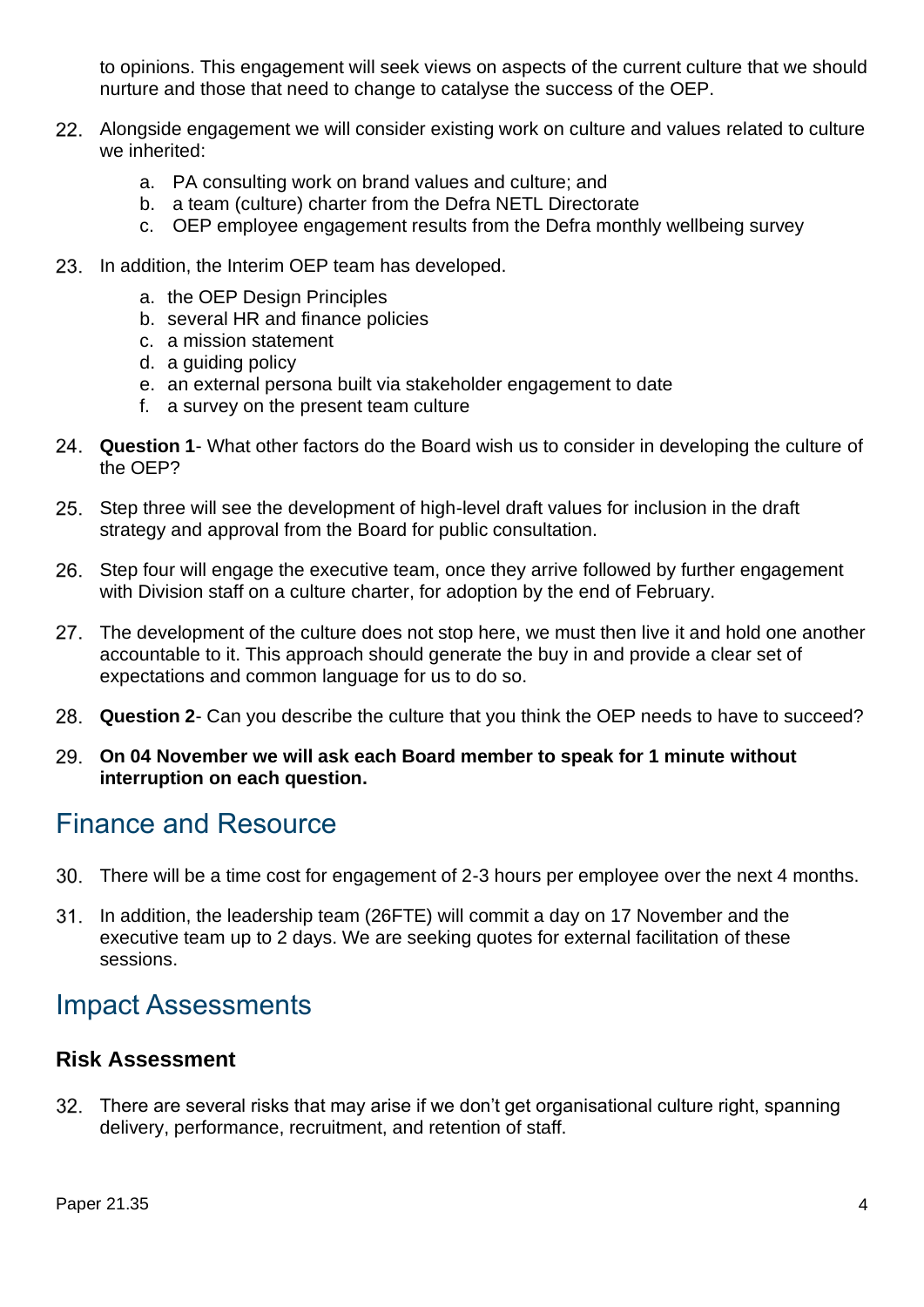- The leadership team must be live to and challenge behaviour that undermines the development of the culture we want. If leaders do not walk the talk, conflicting messages may create distrust and cynicism, which can prompt others to justify behaviours outside OEP values.
- Lastly there is a risk that in being clear about the culture the OEP needs to succeed we may alienate individuals. This is to be weighed against the larger long-term risk that antagonistic behaviours develop.

| <b>Date</b>  | <b>Engagement</b>                                                | <b>Description</b>                                                                                                                                                                                                  |
|--------------|------------------------------------------------------------------|---------------------------------------------------------------------------------------------------------------------------------------------------------------------------------------------------------------------|
| 20 October   | New starter culture survey                                       | Seek views on the culture new starters have<br>observed since joining                                                                                                                                               |
| 26 October   | Senior Leadership Team                                           | Assurance on culture & values approach                                                                                                                                                                              |
| 4 November   | <b>Board Session</b>                                             | Share the culture and values approach and<br>seek high level input using liberating structures<br>2 rounds of 1-minute answers                                                                                      |
| 4 November   | Extended cascade                                                 | Seek all team views on the culture we have<br>and the culture we need via a survey<br>circulated in advance of the cascade, followed<br>by a Miro board facilitated session. Utilise<br>competing values framework. |
| 17 November  | Leadership Day                                                   | Externally facilitated session covering:<br>Organisational resilience<br>Flexible working model<br>$\bullet$<br><b>OEP Voice</b><br>The culture we have & the culture we want                                       |
| 22 November  | <b>Strategy &amp; Functions</b><br><b>Delivery Working Group</b> | Finalise high level value wording for strategy<br>draft drawing on insights from engagement<br>and existing documents.                                                                                              |
| 2 December   | <b>SLT</b>                                                       | Review high level value wording as part of<br>draft strategy consultation                                                                                                                                           |
| 14 December  | <b>Board Session</b>                                             | Values wording to be included in the draft<br>strategy to the Board for consultation                                                                                                                                |
| Late January | Executive engagement on<br>culture & values                      | Further session to develop a more detailed<br>Culture Charter with leadership team,<br>including the new executives. A 2-day<br>executive away day, possible facilitated by<br>Team Genie is proposed.              |

# Implementation Timescale